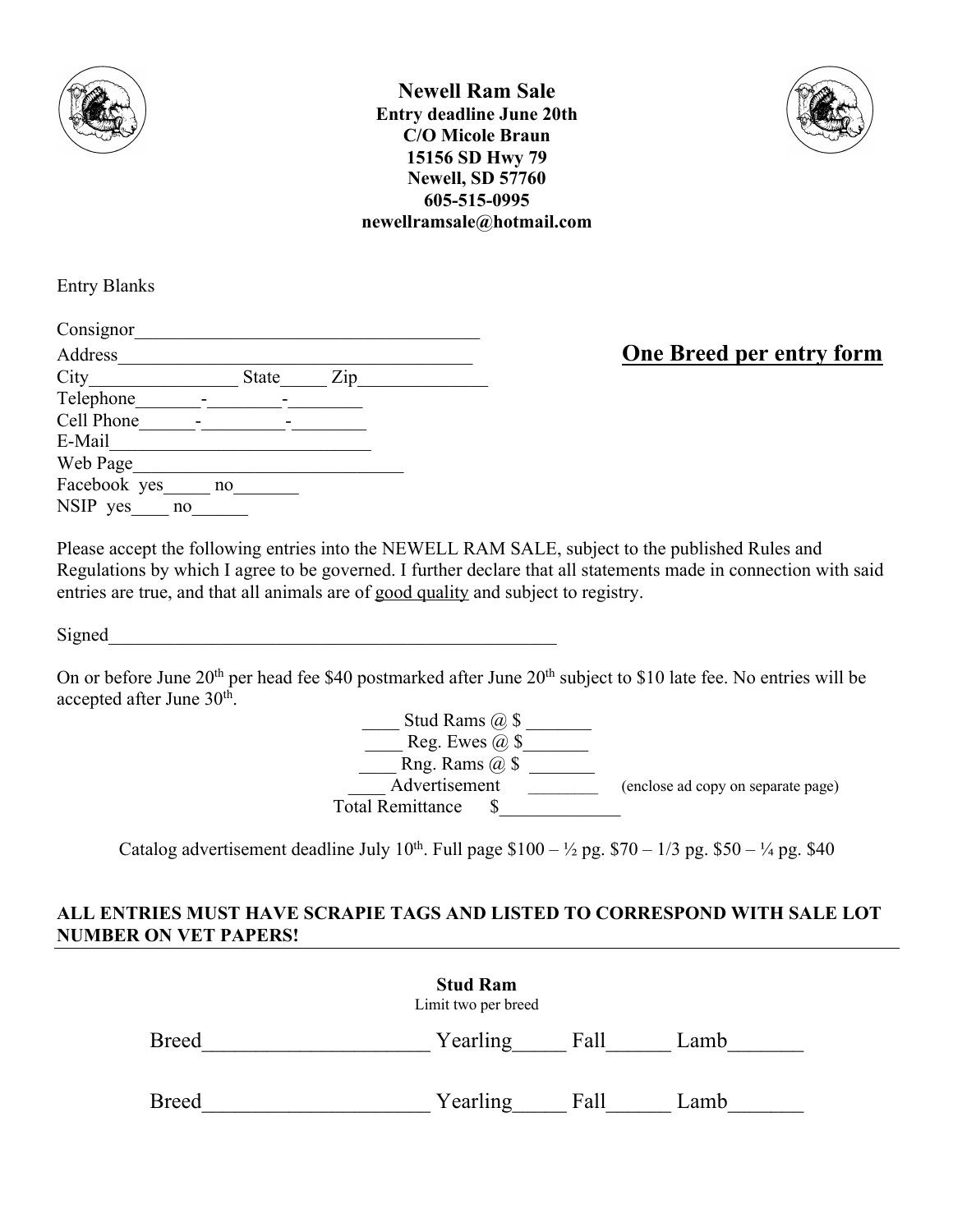## Keep a copy of all entries for your records! **Registered Show Ewes** Limit four per breed Breed Yearling Fall Lamb Breed Yearling Fall Lamb Breed\_\_\_\_\_\_\_\_\_\_\_\_\_\_\_\_\_\_\_\_\_\_\_\_\_ Yearling\_\_\_\_\_\_\_ Fall\_\_\_\_\_\_\_\_ Lamb\_\_\_\_\_\_\_\_\_ Breed\_\_\_\_\_\_\_\_\_\_\_\_\_\_\_\_\_\_\_\_\_\_\_\_\_\_Yearling\_\_\_\_\_\_\_\_Fall\_\_\_\_\_\_\_Lamb\_\_\_\_\_\_\_\_\_\_\_\_\_\_\_\_\_\_

| <b>Other Registered Sale Ewes</b><br>Limit six head per breed |          |      |      |  |  |
|---------------------------------------------------------------|----------|------|------|--|--|
| <b>Breed</b>                                                  | Yearling | Fall | Lamb |  |  |
| <b>Breed</b>                                                  | Yearling | Fall | Lamb |  |  |
| <b>Breed</b>                                                  | Yearling | Fall | Lamb |  |  |
| <b>Breed</b>                                                  | Yearling | Fall | Lamb |  |  |
| <b>Breed</b>                                                  | Yearling | Fall | Lamb |  |  |
| <b>Breed</b>                                                  | Yearling | Fall | Lamb |  |  |